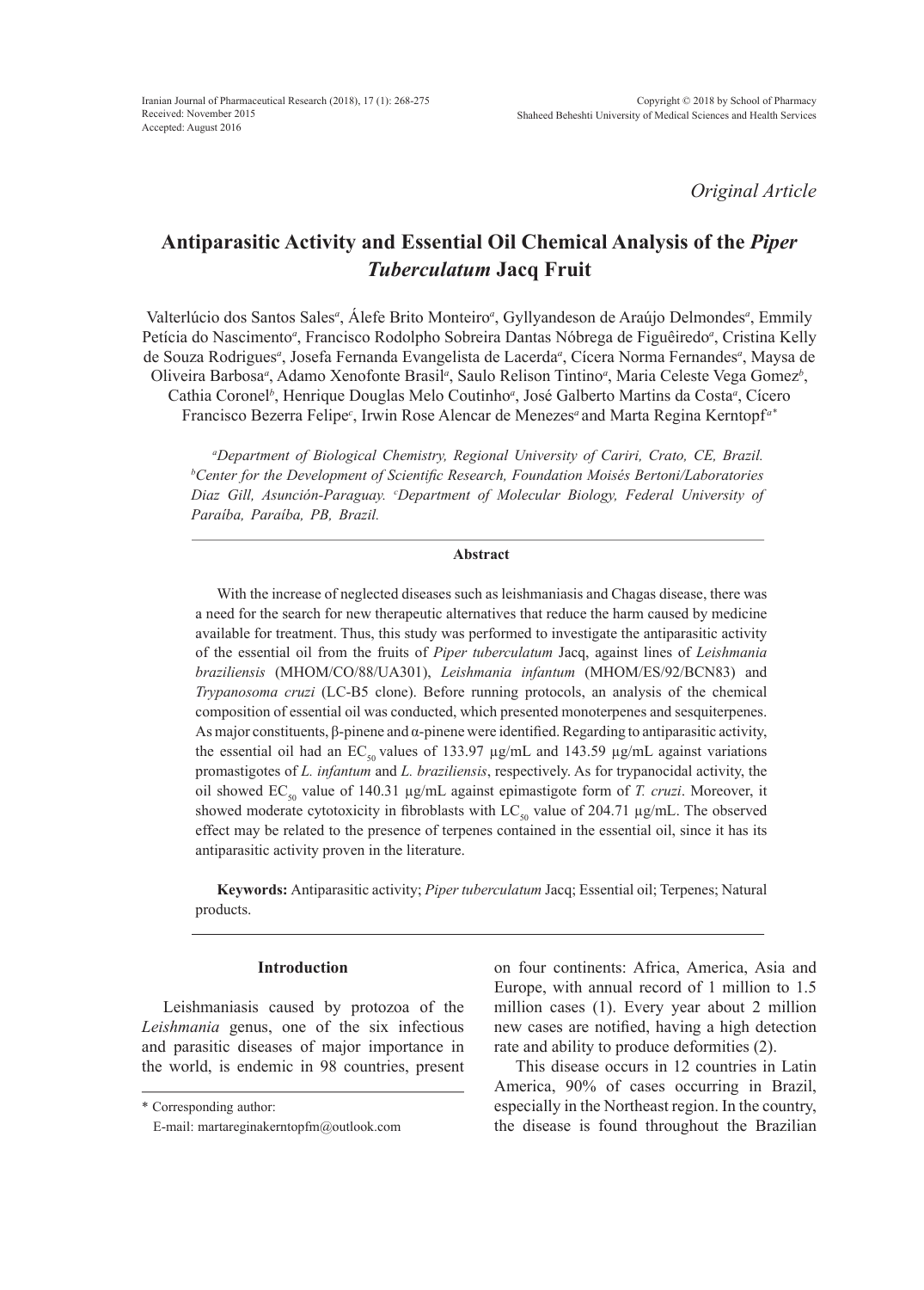territory except for the Southern region. Over the last 10 years, the annual average is of 3,156 cases, with an incidence of 2/100,000 cases per inhabitant. It is most common in children under 10 years old, and proportionally males are most affected (2).

Another annoyance disease neglected is Chagas, which began millions of years ago as enzootic diseases of wild animals, and subsequently transmitted to human beings characterized as an anthropozoonosis. Chagas disease is caused by the protozoan *T. cruzi*, which has affected about 12 million people only in Latin America and 75 million people are likely to acquire it (3).

Pharmacotherapy for leishmaniasis treatment and Chagas disease is a little bit scarce (4). This is due to commercial disinterest reflected by the fact that the parasitic diseases mainly affect developing countries, where the population has low purchasing power, leading to a low yield for factories, because the drugs would have to be affordable (5).

Chemotherapy with pentavalent antimony is widely used, but it is not free of side effects, requiring parenteral administration, extensive treatment and the emergence of resistance, justifying the search for effective alternative drugs, where medicinal plants are highlighted growing (6, 7). Based on this reasoning, the World Health Organization (WHO) emphasizes the urgent need to develop new medicine for the prophylaxis of these diseases (8).

In popular medicine, some species of the *Piper* genus showed antiparasitic activity; therefore may be required for employment as an alternative therapy (6). In developed studies, many compounds derived from *Piper* species have proven their parasitic activities  $(4, 6)$ . The *Piper betle* extract showed activity against promastigotes of *Leishmania donovani* (9), *Piper chaba* was effective against promastigotes of *L. donovani* varieties (10), *Piper hispidum* was effective against amastigote form of *L. amazonensis* (11), and the extracts and fractions of *Piper ovatum* showed activity against the promastigote and amastigote varieties of *L. amazonensis* (12). Extracts and fractions of *Piper reginelli* (Mic) DC. var pallescens (C. DC.) Yunck were effective against promastigote form of *L. amazonensis* (13).

In this way, it is believed that *P. tuberculatum* Jacq. has the potential to combat parasitic diseases, by their kinship degree with the above species. *P. tuberculatum* Jacq. is a Piperaceae of economic and medicinal importance, popularly known as "monkey pepper", found in regions of the states: Amazonas, Rondônia, Pará, Maranhão, Piauí, Ceará, Paraíba, Pernambuco, Rio de Janeiro and Mato Grosso. It is used empirically as sedative antidote for snake venom (14) and in the treatment of stomach disorders (15).

In this study, the objective was to assess the possible anti-parasitic effect of the essential oil from the fruits of *P. tuberculatum* Jacq., against lines of *L. braziliensis* and *L. infantum* as well as *T. cruzi*, contributing to the search for therapeutic alternatives for these diseases.

#### **Experimental**

*Plant material and obtaining the essential oil* The plant material (fruits of *P. tuberculatum* Jacq.) was collected at the farm Arajara in the city of Barbalha, State of Ceará, Brazil. The botanical identification was carried out by Professor Dr. Maria Arlene Pessoa da Silva and a voucher specimen was deposited in the Herbarium Caririense Dárdano de Andrade Lima - HCDAL of the Regional University of Cariri - URCA, cataloged under the registration number 10631.

Fresh fruits (3852 g) were subjected to hydrodistillation in a Clevenger type device. The material was weighed and placed in a glass flask, added distilled water and subjected to boiling for 2 h. At the end of that period, the extracted essential oil was treated with anhydrous sodium sulphate to eliminate the residual moisture.

# *Chemical analysis of the essential oil*

Analysis of the chemical composition of the essential oil was performed by gas chromatography coupled to mass spectrometer (CG/EM Shimadzu model QP5050A) and provided with a capillary column DB-5HT of fused silica with 30 m long, 0.25 mm internal diameter, and film of 0.25 μm, with helium as carrier gas and flow 0.8 mL/min. The injector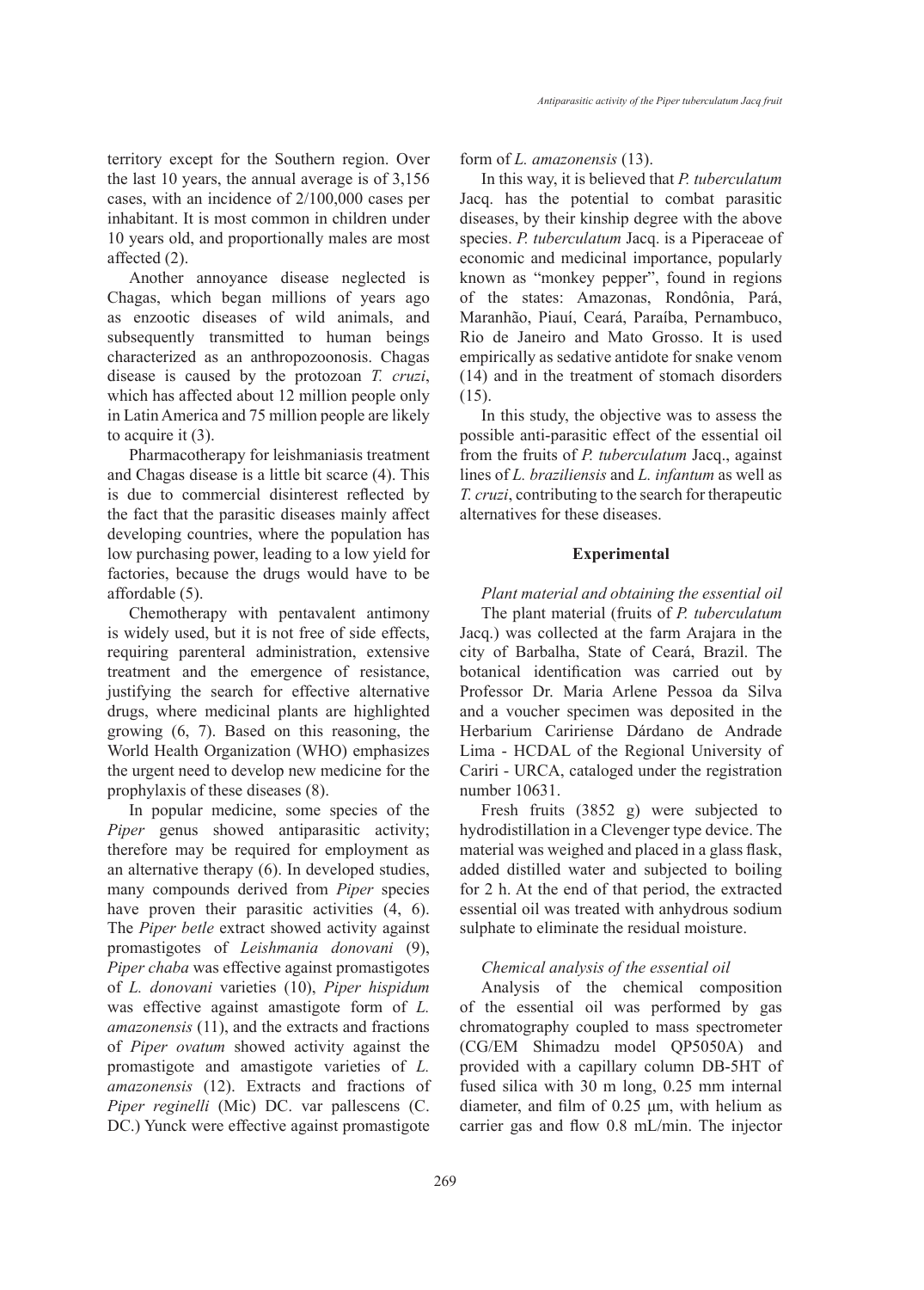temperature was 250 °C and the detector temperature (or interface) was 200 °C. The column temperature was programmed from 35 °C to 180 °C at 4 °C/min and then 180 °C to 250 °C at 10 °C/min. The mass spectra were recorded from 30-450 *m/z*.

The individual components were identified by matching their mass spectra with 70 eV impact energy, with the data base using the library built through the spectrometer (Wiley, 229) and other two computers using the retention indices as a pre-selection (16, 17), as well as by visual comparison of fragmentation pattern with those reported in the literature (18, 19).

#### *Cell lines used*

For the *in-vitro* tests for *T. cruzi*, CL-B5 clone was used (20). The parasites stably transected with the gene for β-galactosidase of *Escherichia coli* (*lacZ*) were provided by Dr. F. Buckner through Commemorative Gorgas Institute (Panama). Epimastigotes forms were cultured at 28 °C in *Liver Infusion Tryptose Broth* (Difco, Detroit, MI) supplemented with 10% Fetal Bovine Serum (FBS) (Gibco, Carlsbad, CA), penicillin (Ern, SA, Barcelona, Spain) and streptomycin (Reig Jofr SA, Barcelona, Spain) as described by Le Senne *et al*., (21). The cells were collected for testing in the exponential phase of growth.

Culture of *Leishmania* spp. were obtained from the Health Science Research Institute, Asunción, Paraguay - IICS and identified by isoenzyme analysis. The maintenance of lines, forms of cultivation and isolation of promatigotas forms of *Leishmania* spp. followed procedures described by Roldos *et al*., (22). The inhibitory action of these promastigotes forms were performed using the *L. braziliensis* (MHOM / CO / 88 / UA301) and *L. infantum* lines (MHOM/ES/92/BCN83), cultured at 22 °C in Schneider's Drosophila supplemented with 20% FBS.

Cytotoxicity assays used NCTC929 fibroblasts lines were grown in Minimal Essential Medium (Sigma). The culture medium was supplemented with heat inactivated FBS (10%), penicillin G (100 U/mL) and streptomycin (100 mg/mL). Cultures were maintained at 37 °C in a humidified atmosphere with  $5\%$  CO<sub>2</sub>. The viability of the lines was evaluated through the use of resazurin as a colorimetric method (23).

#### *Reagents*

The sodium resazurin was obtained from Sigma-Aldrich (St. Louis, MO) and stored at 4 °C protected from light and prepared with 1% phosphate buffer, pH 7 and filter sterilized before use. The red-β-D-galactopyranoside chlorophenol (CPRG, Roche, Indianapolis, IN) was dissolved in a solution of Triton X-100 0.9% (pH 7.4). Penicillin G (Ern, SA, Barcelona, Spain), streptomycin (Reig Jofré SA, Barcelona, Spain) and Dimethyl sulfoxide (DMSO) were also used.

#### *Anti-epimastigote activity test*

The test was performed in microplates with 96 cavities with cultures in exponential phase, as described by Vega *et al*., (24). The epimastigotes were inoculated at a concentration of 1 x 105 mL-1 in 200 μL of tryptose liver broth. The plates were then incubated with the drugs at concentrations of 100 and 500 μg/mL at 28 °C for 72 h. After this time, 50 μL of CPRG solution was added to achieve a final concentration of 200 μM. The plates were incubated for an additional period of 6 h at 37 °C and were subjected for visualization under 595 nm. Each experiment was carried out twice and independently, with each concentration triplicate tested in each experiment. The efficiency of each compound was estimated by calculating the percentage of anti-epimastigotes activity (EA%).

#### *Anti-promastigote activity test*

Cultures of promastigotes forms of *L. braziliensis* and *L. infantum* were grown to a concentration of 10<sup>6</sup> cells/mL and then transferred to the test. The compounds were dissolved in DMSO to the concentrations to be tested, and transferred to the microplates. Each assay was triplicate performed. The activity of the compounds was assessed after 72 h by direct counting of the cells after serial dilutions and compared to an untreated control.

#### *Cytotoxicity test*

NCTC929 fibroblasts were plated in microdilution plates of 96 cavities at a final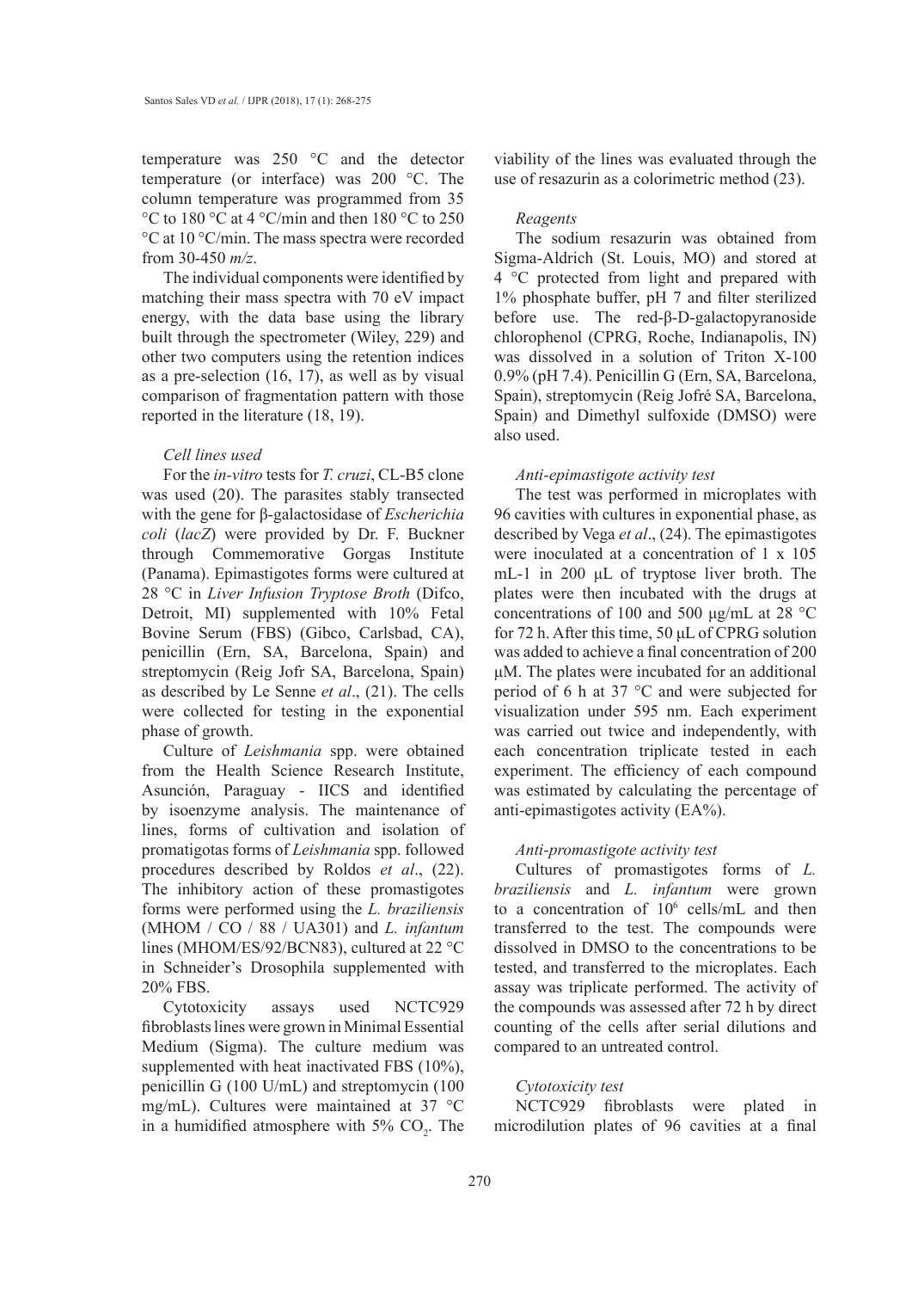| <b>Components</b>      | $(\%)$ | $TR$ (min) | <b>Kovats indices</b> |
|------------------------|--------|------------|-----------------------|
| $\alpha$ -pinene       | 26.54  | 12.54      | 939                   |
| Sabinene               | 2.65   | 14.67      | 976                   |
| $\beta$ -pinene        | 27.74  | 14.94      | 980                   |
| Myrcene                | 1.55   | 15.53      | 991                   |
| Limonene               | 3.02   | 17.86      | 1031                  |
| 1,8-cineole            | 1.41   | 18.05      | 991                   |
| $\beta$ -ocimene       | 12.45  | 18.92      | 1040                  |
| $\alpha$ -terpineol    | 0.81   | 27.70      | 1189                  |
| $\alpha$ -copaene      | 1.29   | 38.55      | 1376                  |
| $\beta$ -caryophyllene | 14.38  | 41.13      | 1418                  |
| $\alpha$ -humulene     | 1.26   | 43.22      | 1455                  |
| Germacrene D           | 1.09   | 45.10      | 1480                  |
| Nerolidol              | 0.94   | 47.37      | 1534                  |
| Spathulenol            | 1.02   | 47.86      | 1576                  |
| Caryophyllene oxide    | 2.82   | 47.97      | 1581                  |
| <b>TOTAL</b>           | 98.97  |            |                       |

**Table 1**. Chemical composition of the essential oil of *Piper tuberculatum* Jacq.

concentration of  $3 \times 10^4$  cells/cavity. The cells were cultured at 37 °C in atmosphere with 5%  $CO<sub>2</sub>$ . After that, the culture medium was removed and the compounds were added 200 μL, being carried out a new culture for 24 h. After this incubation, 20 μL of a 2 mM solution of Resazurin was added to each cavity. The plates were incubated for 3 h and the reduction of resazurin was determined by absorbance at dual wavelengths of 490 and 595 nm. The control value (blank) was subtracted.

## *Statistical analysis*

To determine the  $LC_{50}$  and  $EC_{50}$  data, they were analyzed using PROBITOS software.

### **Results and Discussion**

The use of essential oils in traditional medicine has grown over the years, based on their medicinal activities, such as bactericidal, fungicidal, virucidal, anti-inflammatory, antispasmodic effects, among others. Essential oils are derived from aromatic plants and consist of secondary metabolites (25). A pharmacological property reported in the literature, being used as an alternative in antiparasitic therapy, since the increase of resistant parasites to drugs available in the market, directing for the encouragement of the development of research, by the search for new therapeutic agents (7, 26).

In the investigation of chemical composition of essential oil *P. tuberculatum* (EOPT), 0.34% yield is observed, being possible to identify 98.97% of constituents as shown in Table 1. Out of these identified compounds, there was emphasis on the β-pinene (27.74%) and α-pinene (26.54%), major compounds.

Among the chemicals already identified in species of *Piper*, several terpenes have already been described in the literature (27). In chemical analysis of essential oil of *Piper aduncum*, *Piper amalago*, *Piper arboreum*, *Piper cernuum*, *Piper hispidum*, *Piper regnelii*, *Piper submarginalum*, *Piper vicosanum*  e *Pothomorphe umbellata*, os principais monoterpenos encontrados foram α-pineno, β-pineno, espatulenol, E-cariofileno, óxido de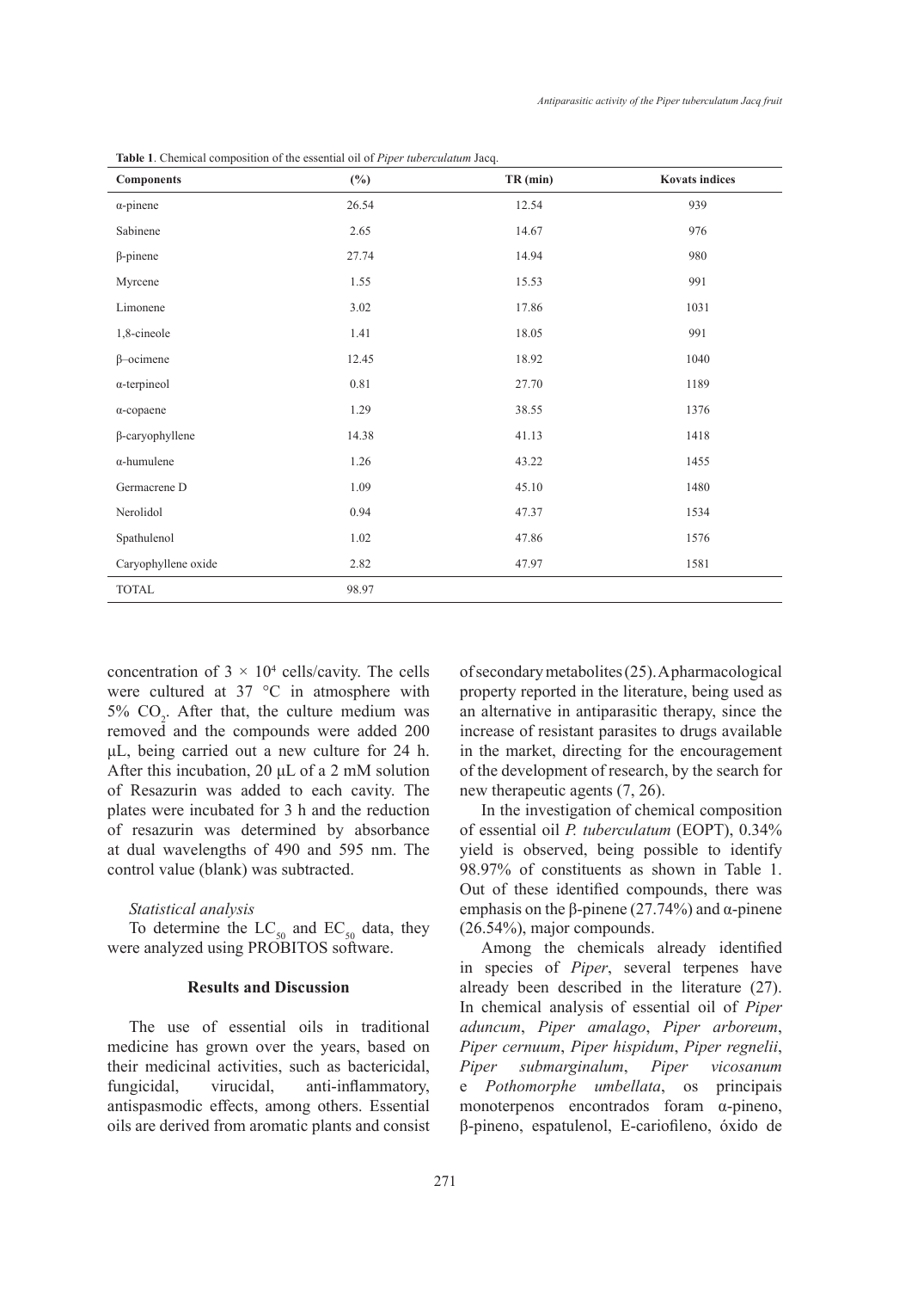| Drug         | Concentration<br>$(\mu g/mL)$ | Cytotoxicity activity    |                           | Antiparasitic activity |                           |                         |                           |                             |                           |
|--------------|-------------------------------|--------------------------|---------------------------|------------------------|---------------------------|-------------------------|---------------------------|-----------------------------|---------------------------|
|              |                               | %CTF                     | $LC_{50}$<br>$(\mu g/mL)$ | T. cruzi<br>$(\%AE)$   | $EC_{50}$<br>$(\mu g/mL)$ | L. infantum<br>$(\%AP)$ | $EC_{50}$<br>$(\mu g/mL)$ | L. braziliensis<br>$(\%AP)$ | $EC_{50}$<br>$(\mu g/mL)$ |
| <b>EOPT</b>  | 1000                          |                          | 204.71                    | 70.00                  | 140.31                    | 100                     | 133.97                    | 100                         | 143,59                    |
|              | 500                           | 100                      |                           | 70.00                  |                           | 100                     |                           | 86.53                       |                           |
|              | 250                           | 98.19                    |                           | 70.41                  |                           | 100                     |                           | 71.70                       |                           |
|              | 125                           | 82.17                    |                           | 52.96                  |                           | 50.50                   |                           | 51.01                       |                           |
| <b>NIFU</b>  |                               | 1.75                     |                           | 54.9                   | 0.91                      | ۰                       | -                         |                             |                           |
|              | 0,5                           | $\overline{\phantom{a}}$ |                           | 45.6                   |                           | ۰                       |                           |                             |                           |
| <b>PENTA</b> | 6.25                          |                          |                           | ٠                      |                           | 54.2                    | 5.69                      |                             |                           |
|              | 3.125                         |                          |                           |                        |                           | 15.5                    |                           |                             |                           |
| <b>METRO</b> | $\overline{2}$                |                          |                           |                        |                           |                         | ۰                         | 100                         | 0.51                      |
|              |                               |                          |                           |                        |                           |                         |                           | 97.9                        |                           |

**Table 2**. Antiparasitic and cytotoxicity activity of the essential oil of *Piper tuberculatum*.

EOPT: Essential oil of *Piper tuberculatum*; NIFU: Nifurtimox; PENTA: Pentamidine; METRO: Metronidazole; AP: Anti-promastigote activity; AE: Anti-epimastigote activity; CTF: Cytotoxicity in Fibroblasts.

cariofileno, germacreno D e limoneno (28).

Terpenes identified in EOPT are shown into two types, sesquiterpenes and monoterpenes. The major components are structural isomers, being able to differentiate toxicity and types of biological activity (29). Besides them, it was also detected β-caryophyllene, β-ocimene, myrcene, limonene and other constituents in minor amounts.

As their antiparasitic activity, EOPT caused death percentage of > 87% against the parasitic forms of *L. infantum* of the studied concentrations. Before the promastigote variation of *L. infantum* in the concentration of 125 μg/mL, it caused the death of 50.5% of parasites. The anti-promastigote percentage against *L. braziliensis* was > 77% in the tested concentrations. Furthermore, EOPT in the 125 μg/mL concentration caused a parasite death of 51%. Against *T. cruzi*, the essential oil had, overall, an activity of 65% where the 125 μg/ mL concentration was effective in producing inhibition of 52.9% (Table 2).

In the cytotoxic activity, OEPT caused mortality of 1.75%, 87.12%, 98.19% and 100% of fibroblasts at concentrations of 125, 250, 500 and 1000 μg/mL. Concentration of 125 μg/mL showed a low toxicity when compared to other concentrations with a cytotoxic percentage of 1.75% (Table 2).

In the literature, many *Piper* species have been described with antiparasitic effect. This is the case of the essential oil of *Piper bredermayeri*, *Piper cf. divaricatum, Piper. var brachypodom*, which showed activity against epimastigote forms of *T. cruzi* and promastigotes of *L. infantum* (30). *Piper auritum* showed to be active against a variety of *L. braziliensis* promastigote (31), as well as the *Piper claussenianum* was effective against variety of *L. amazonensis* promastigote (32) and *Piper malacophyllum* was effective against *T. cruzi* and *L. braziliensis* (33).

Some chemical compounds such as propanoic acid, esters, lignans, amides and terpenes, probably are responsible for the effect antileshmanicidal already identified in *Piper* species (32, 34, 35 and 36).

Such compounds may be associated with the effects observed in this study, since the main constituent of α-pinene of *P. bredermeyeri* and *P. cf. divaricatum*, same genus species of *P. tuberculatum* Jacq, was considered responsible for the effect against epimastigotes and amastigotes of *T. Cruzi* and promastigotes of *L. infantum*. (30). Other studies that have investigated this monoterpene alone showed significant results, justifying the effect obtained when using EOPT rich in  $\alpha$  pinene. In the study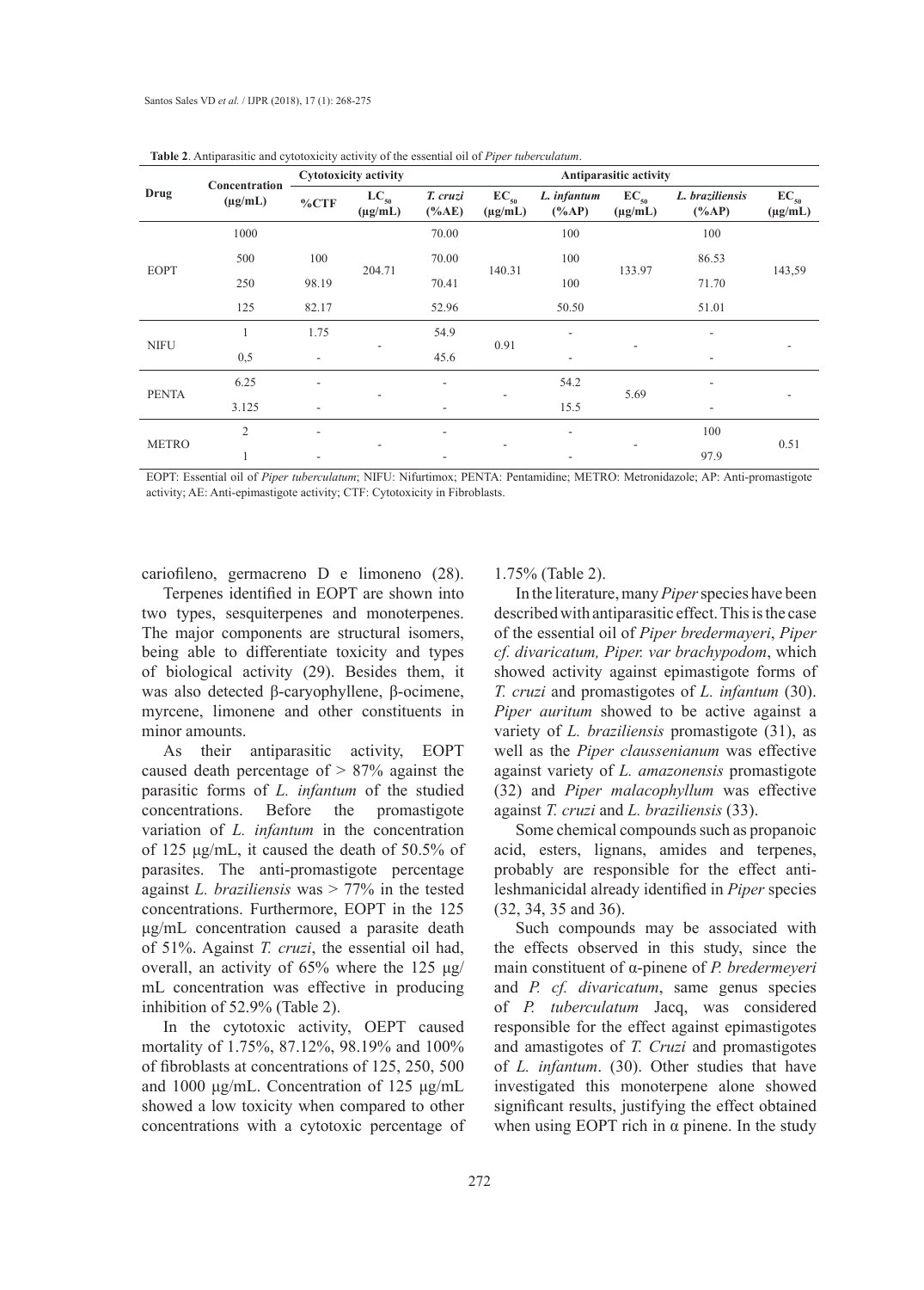of Sobral-Souza *et al*., (37) the α-pinene in the concentration of 100 µg/mL was effective against strains of the parasite *L. braziliensis,* corroborating the results found in this article.

Other compounds in EOPT were also tested against *Leishmania* spp. strains. Limonene also present in EOPT showed an EC<sub>50</sub> of 252.6  $\mu$ M/ mL against epimastigote and promastigote of *L. braziliensis* variations (38). In addition, Myrcene obtained from *Cymbopogon citratus* showed an  $EC_{50}$  of 164  $\mu$ g/mL against cultures of promastigotes of *L. infantum* (39). Izumi (40) noted that β-caryophyllene was effective against species of *Leishmania* spp. showing a synergy when combined with copalic acid present in the essential oil of copaiba. This study helps to prove that the terpenes may have synergistic anti-parasitic activity, a finding that is quoted on some articles, though not proven.

Limonene in its isomeric forms was effective to reduce the number of strains of *T. cruzi* epimastigote where the R-limonene showed a lower  $EC_{50}$  than S-limonene, showing greater efficiency (41). The caryophyllene obtained an EC<sub>50</sub> of 30  $\mu$ g/mL and 100  $\mu$ g/mL against epimastigote and promastigotes variations of *T. cruzi* and *L. braziliensis* respectively (42).

Essential oils did not obtain their widely action mechanisms elucidated. Probably its lipid solubility and its secondary constituents influence in their antiparasitic activity, since it allows entry into cell membranes regulating structures of different layers of phospholipids, causing cellular damage (25).

Some compounds derived from essential oils showed different mechanism of action. β-caryophyllene produced disorganization of kinetoplast, forming concentric membranous vacuoles, lipid peroxidation, and changes in cell membrane integrity (40). This same compound is present in EOPT, suggesting that these EOPT may also have mechanisms of action. Other terpenes such as citral, presented antiparasitic activity against promastigotes of *L. amazonensis* species by modifying the morphology and ultrastructure of the parasite, producing mitochondrial swelling, two flagella and exocytic projections of the flagellar bag (43). The linalool also present in terpenes class produced significant changes of mitochondrial cristae parasites (44).

For the treatment of some tropical diseases, medicinal plants have been shown to be a viable source in the search for new alternatives (31). Thus, this study showed that the essential oil obtained from the fruits of *P. tuberculatum* Jacq., had good antiparasitic potential, corroborating some data already described in the literature and that probably the major compounds are responsible for the observed effect. Nevertheless, it is necessary further testing in order to elucidate its mechanism of action.

#### **Acknowledgments**

The authors thank the Cearense Foundation of Research Support (FUNCAP) and the National Council for Scientific and Technological Development (CNPq) for financial support for research, the Microbiology and Molecular Biology Laboratory and the Research Laboratory Natural Products.

#### **References**

- (1) Domínguez-Carmona DB, Escalante-Erosa F, García-Sosa K, Ruiz-Pinell G, Gutierrez-Yapu D, Chan-Bacab MJ, Giménez-Turba A and Peña-Rodríguez LM. Antiprotozoal activity of betulinic acid derivatives. *Phytomedicine* (2010) 17: 379-82.
- Brasil Ministério da Saúde. Secretária de (2) Vigilância em Saúde. Departamento de Vigilância Epidemiológica. Manual de Vigilância e controle da leishmaniose visceral/Ministério da Saúde, Secretaria de Vigilância em Saúde, Departamento de Vigilância Epidemiológica. 1 ed., 5. Reimpr. Ministério da Saúde, Brasília (2014).
- Zingales B. *Trypanossoma cruzi*: Um parasita, dois (3) parasitas ou vários parasitas da doença de chagas? *Revista da Biologia* (2011) 6: 44-8.
- Flores N, Jiménez IA, Giménez A, Ruiz G, Gutiérrez D, (4) Bourdy G and Bazzocchi IL. Benzoic acid derivatives from *Piper* species and their antiparasitic activity. *J. Nat. Prod.* (2008) 71: 1538-43.
- Wink M. Medicinal plants: A source of antiparasitic (5) secondary metabolites. *Molecules* (2012) 17: 12771- 91.
- Flores N, Jiménez IA, Giménez A, Ruiz G, Gutiérrez (6) D, Bourdy G and Bazzocchi IL. Antiparasitic activity of prenylated benzoic acid derivatives from *Piper* species. *Phytochemistry* (2009) 70: 621-7.
- (7) Oliveira LFG, Gilbert B and Villas-Bôas GK. Oportunidades para inovação no tratamento da leishmaniose usando o potencial das plantas e produtos naturais como fontes de novos fármacos. *Rev. Fitos* (2014) 8: 33-42.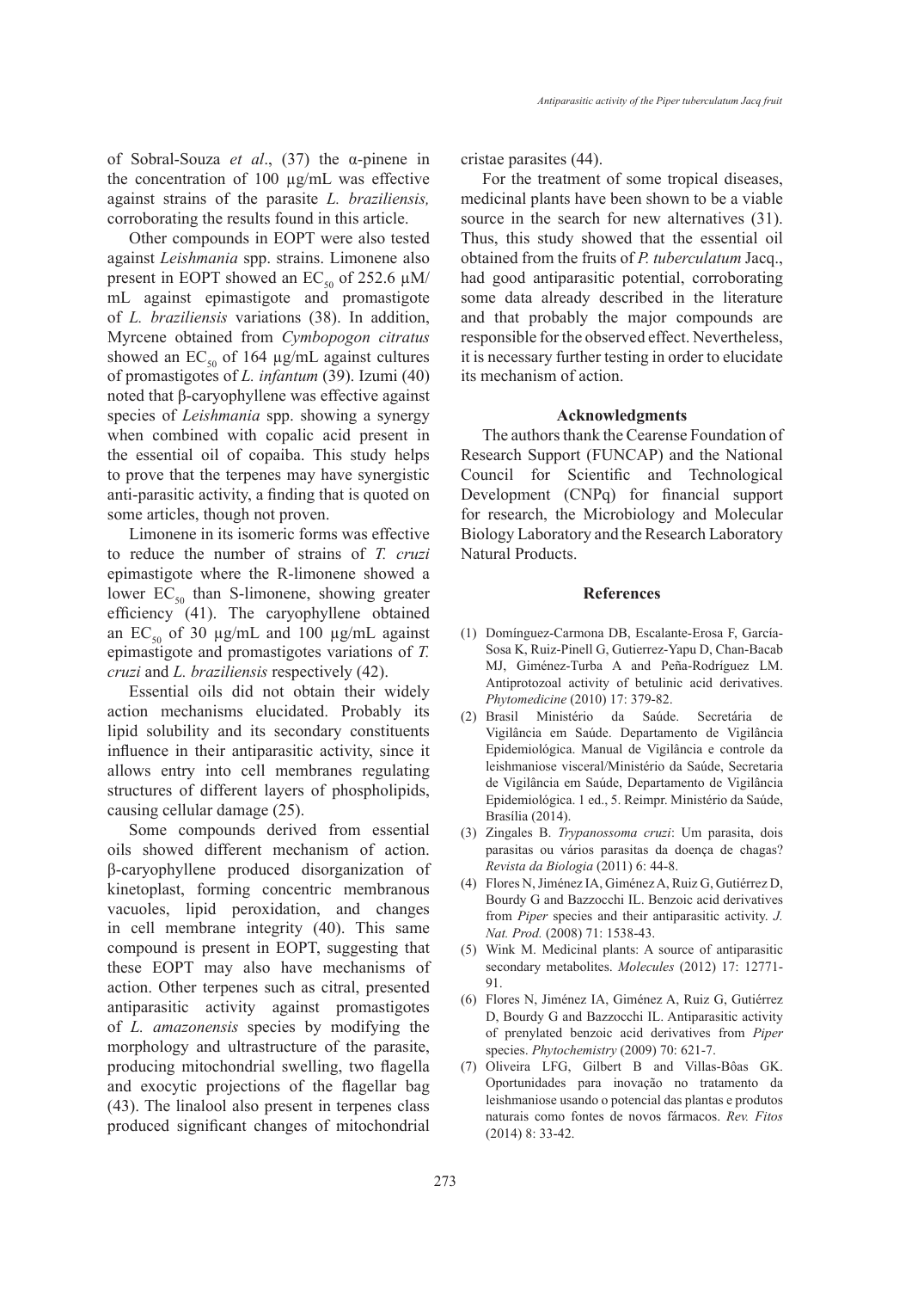- (8) Getti G, Durgadoss O, Domínguez-Carmona D, Martin-Quintal Z, Peraza-Sanchez S, Peña-Rodriguez LM and Humber D. Leishmanicidal activity of Yucatecan medicinal plants on *Leishmania* species responsible for cutaneous leishmaniasis. *J. Parasitol.* (2009) 95: 456-60.
- Misra P, Kumar A, Khare P, Gupta S, Kumar N and (9) Dube A. Pro apoptotic effect of the landrace *Bangla mahoba* of *Piper betle* on *Leishmania donovani* may be due to the high content of eugenol. *J. Med. Microbiol.* (2009) 58: 1058-66.
- (10) Naz T, Mosaddik A, Rahman M, Muhammad I, Haque E and Cho SK. Antimicrobial, antileishmanial and cytotoxic compounds from *Piper chaba*. *Nat. Prod. Res.* (2012) 26: 979-86.
- (11) Ruiz C, Haddad M, Alban J, Bourdy G, Reatgui R, Castillo D, Sauvain M, Deharo E, Estevez Y, Arevalo J and Rojas R. Activity-guided isolation of antileishmanial compounds from *Piper hispidum*. *Phytochem. Lett.* (2011) 4: 363-6.
- (12) Rodrigues-Silva D, Nakamura CV, Dias-Filho BP, Ueda-Nakamura T, Cortez LER and Cortez DAP. *Invitro* antileishmanial activity of hydroalcoholic extract, fractions, and compounds isolated from leaves of *Piper ovatum* Vahl against *Leishmania amazonensis*. *Acta Protozool.* (2009) 48: 73-81.
- (13) Nakamura CV, Santos AO, Vendrametto MC, Luize PS, Dias-Filho BP, Cortez DAG and Ueda-Nakamura T. Atividade antileishmania do extrato hidroalcoólico e de frações obtidas de folhas de *Piper regnellii* (Miq.) C. DC. var. pallescens (C. DC.) Yunck. *Rev. Bras. Farmacogn.* (2006) 16: 61-6.
- (14) Araújo-Júnior JX, Chaves MCO, Cunha EVL and Gray AI. Cepharanone B from *Piper tuberculatum*. *Biochem. Syst. Ecol.* (1999) 27: 325-7.
- (15) Chaves MCO, Oliveira AH and Santos BVO. Aristolactams from *Piper marginatum* Jacq. (Piperaceae). *Biochem. Syst. Ecol.* (2006) 34: 75-7.
- (16) Alencar JW, Craveiro AA and Matos FJA. Kovats indices as a preselection routine in mass spectra library search of volatiles. *J. Nat. Prod.* (1984) 47: 890-2.
- (17) Alencar JW, Craveiro AA, Matos FJA and Machado MIL. Kovats indices simulation in essential oils analysis. *Quím. Nova* (1990) 13: 282-4.
- (18) Stenhagen E, Abrahamson S and McLafferty FW. *Registry of mass spectra data base*. Government Printing Office, Washington DC (1974).
- Adams RP. *Identification of essential oil components*  (19) *by gas chromatography/mass spectrometry.* Allured Publishing Corporation (1995).
- (20) Buckner FS, Verlinde CL, La-Flamme AC and Van Voorhis WC. Efficient technique for screening drugs for activity against *Trypanosoma cruzi* using parasites expressing beta-galactosidase. *Antimicrob. Agents Chemother.* (1996) 40: 2592–7.
- (21) Le Senne A, Muelas-Serrano S, Fernández-Portillo C, Escario JA and Gómez-Barrio A. Biological characterization of a beta-galactosidase expressing clone of *Trypanosoma cruzi* CL strain. *Mem. Inst.*

*Oswaldo Cruz* (2002) 97: 1101-5.

- (22) Roldos V, Nakayama H, Rolón M, Montero-Torres A, Trucco F, Torres S, Vega C, Marrero-Ponce Y, Haguaburu V, Yaluff G, Gómez-Barrio A, Sanabria L, Ferreira ME, De-Arias AR and Pandolfi E. Activity of a hydrohybinenzyl bryophyte constituent against *Leishmania spp* and *Trypanosoma cruzi*: *In-silico, invitro* and *in-vivo* activity studies. *Eur. J. Med. Chem.* (2008) 43: 1797-807.
- (23) Rolón M, Seco E, Vega C, Nogal JJ, Escario JA, Gómez-Barrio A and Malpartida F. Selective activity of polyene macrolides produced by genetically modified *Streptomyces* on *Trypanosoma cruzi*. *Int. J. Antimicrob. Agents* (2006) 28: 104-9.
- (24) Vega C, Rolón M, Martínez-Fernández AR, Escario JA and Gómez-Barrio A. A new pharmacological screening assay with *Trypanosoma cruzi* epimastigotas expressing beta-galactosidase. *Parasitol. Res.* (2005) 95: 296-8.
- $(25)$  Bakalli F, Averbeck S, Averbeck D and Idaomar M. Biological effects of essential oils – A review. *Food Chem. Toxicol.* (2008) 46: 446-75.
- $(26)$  Anthony JP, Fyfe L and Smith H. Plant active components – A resource for antiparasitic agents? *Trends Parasitol.* (2005) 21: 462-8.
- (27) Reigada JB. Chemical constituents from *Piper marginatum* Jacq. (Piperaceae) – Antifungal activities and kinetic resolution of (RS)- marginatumol by Candida antarctica lipase (Novozym 435). *Tetrahedron: Asymmetry* (2007) 18: 1054-8.
- Mesquita JMO, Cavaleiro C, Cunha AP, Lombard (28) JA and Oliveira AB. Estudo comparativo dos óleos voláteis de algumas espécies de Piperaceae. *Rev. Bras. Farmacogn.* (2005) 15: 6-12.
- (29) Tabanca N, Demirci B, Crockett SL, Baser KH and Wedge DE. Chemical composition and antifungal activity of *Arnica longifolia*, *Aster hesperius*, and *Chrysothamnus nauseosus* essential oils. *J. Agric. Food Chem.* (2007) 55: 8430-5.
- (30) Leal SM, Pino N, Stashenko EE, Martínez JR and Escobar P. Antiprotozoal activity of essential oils derived from *Piper* spp. grown in Colombia. *J. Essent. Oil Res.* (2013) 25: 512-9.
- Monzote L, García M, Montalvo AM, Scull R and (31) Miranda M. Chemistry, cytotoxicity and antileishmanial activity of the essential oil from *Piper auritum*. *Mem. Inst. Oswaldo Cruz* (2010) 105: 168-73.
- (32) Marques AM, Barreto ALS, Curvelo JAR, Romanos MTV, Soares RMA and Kaplan MAC. Antileishmanial activity of nerolidol-rich essential oil from *Piper claussenianu*. *Rev. Bras. Farmacogn*. (2011) 21: 908- 14.
- (33) Santos TG, Rebelo RA, Dalmarco EM, Guedes A, Gasper AL, Cruz AB, Schmit AP, Cruz RCB, Steindel M and Nunes RK. Composição química e avaliação da atividade antimicrobiana do óleo essencial das folhas de *Piper malacophyllum* (C. Presl.) C. DC. *Quím. Nova* (2012) 35: 477-81.
- Cabanillas BJ, Le Lamerm AC, Castillo D, Arevalo J, (34)